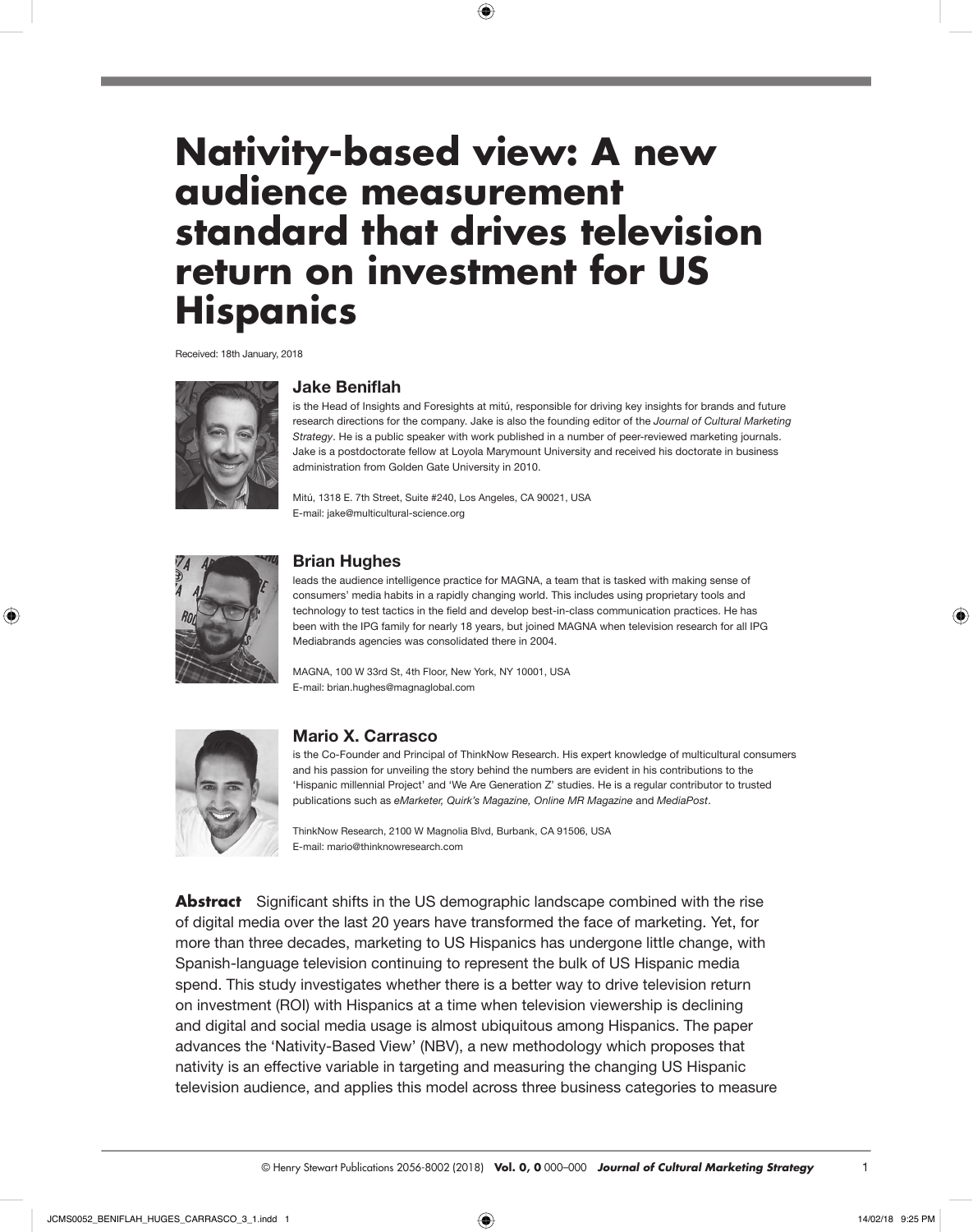its effectiveness in a real marketing context. The results of the first test show that US and foreign-born Hispanics are not homogeneous in what they watch on television, suggesting that Spanish-language television is not the 'best way' to target US Hispanics. The second test couples nativity with age, and finds that approximately 73–79 per cent of Spanish-language television does not reach Hispanic millennials, suggesting that the NBV is a valuable planning and investment tool in targeting key segments of the Hispanic population. The paper discusses the implications of the NBV, and encourages brands and advertising agencies to adopt a new tool to drive television ROI for US Hispanics.

⊕

KEYWORDS: Hispanic marketing, multicultural marketing, audience measurement, acculturation, Nativity-Based View, nativity, generational level, media ROI, media effectiveness and efficiency

## **BACKGROUND**

The US Hispanic population represents a significant marketing opportunity for major corporations. Hispanics represent the largest ethnic group in the USA with almost  $60$  million in population<sup>1</sup> and a purchasing power of US\$1.4tn.2 By 2050, Hispanics are projected to reach 100 million and account for an estimated 85 per cent of the total US population growth.3 As such, it is no surprise that marketers in virtually every business category consider Hispanic consumers an important growth segment.4

Spanish-language television has played a fundamental role in marketing to Hispanics since the 1980s. In 2015, leading corporations spent an estimated US\$6.2bn targeting Hispanics on Spanish-language television,<sup>5</sup> ranging between 60–80 per cent of total Hispanic media spend for more than a decade.<sup>6,7</sup>

To measure the growing Hispanic television audience, Nielsen introduced language quintiles in the early 1990s. These quintiles segment the US Hispanic television viewing audience across five language levels:

- Quintile 1 measures Hispanics who speak 'English only' at home;
- Quintile 2 measures Hispanics who speak 'more English than Spanish' at home;
- Quintile 3 measures Hispanics who speak an 'equal amount of English and Spanish' at home;
- Quintile 4 measures Hispanics who speak 'more Spanish than English' at home; and
- Quintile 5 measures Hispanics who speak 'Spanish only' at home.

Nielsen's quintiles are considered one of the most important measures in Hispanic television viewing, and have helped leading media and syndicated research companies make 'language' the core variable in Hispanic marketing for more than three decades.

The demographic landscape, however, has evolved significantly since the 1980s with generations Y and Z adding almost 150 million new consumers in the USA over the last 20 years.<sup>8</sup> During this time, the media industry experienced a revolution of its own — with digital surpassing television investment for the first time in 2016.<sup>9</sup> Nevertheless, companies continue to invest (or perhaps, over-invest) in Spanish-language television as a way to reach US Hispanics. This is despite the fact that the US Hispanic population is hardly homogeneous: (a) 74 per cent of Hispanics (ages 35 and under) are US-born, while 68 per cent of Hispanics (35 and over) are foreign-born; $10$  (b) Hispanics are heavy users of digital and social media — as high as 85 per cent are using their smartphones several times a day, and more Hispanics (across all ages) use social media throughout the day; $11$  and (c) Spanishlanguage proficiency varies significantly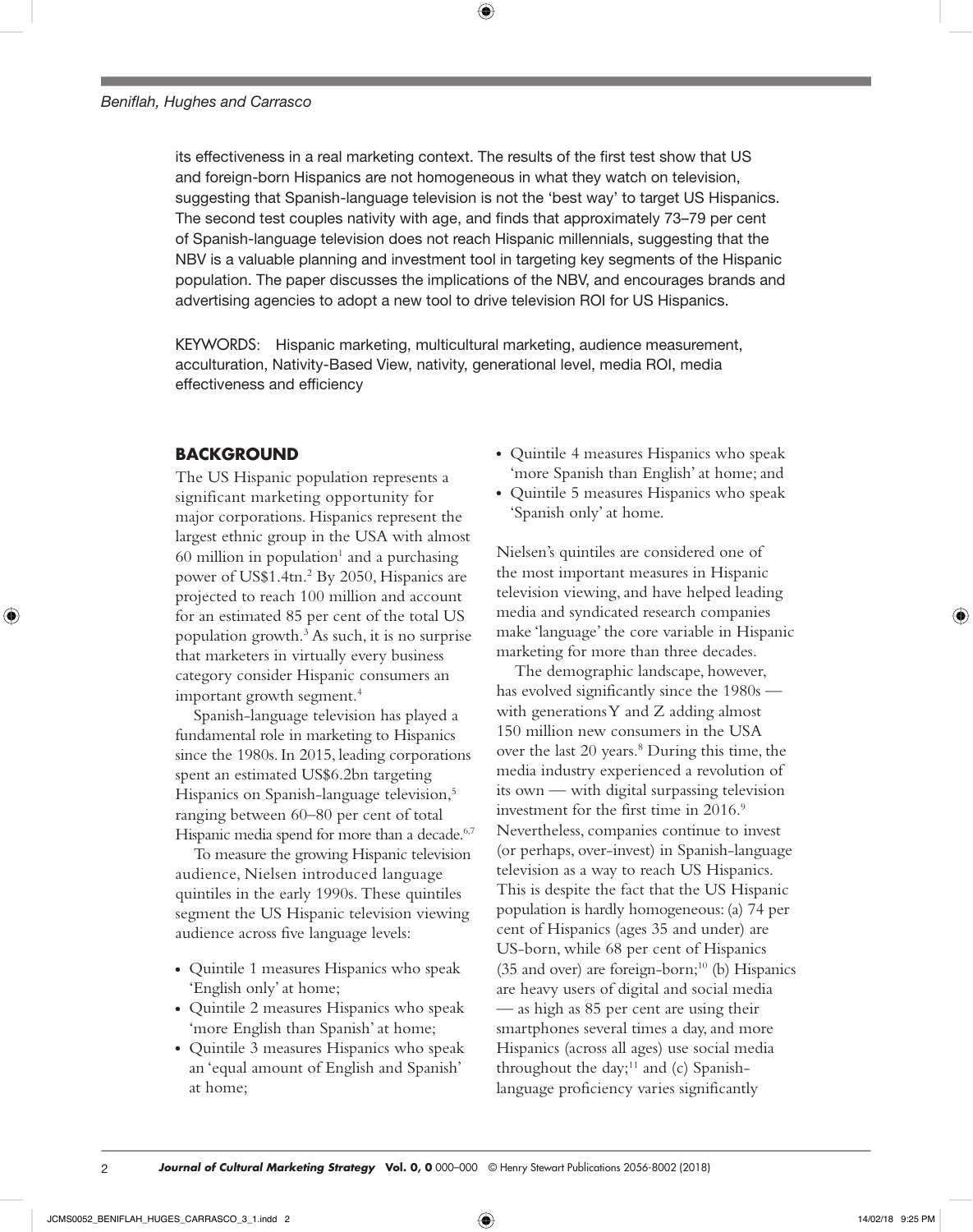across all US Hispanics, thus making marketing to these consumers more nuanced and less straight-forward, linguistically speaking.<sup>12</sup>

⊕

Historically, one of the ways marketers have conceptualised the Hispanic population has been to report on the aggregate of this group and compare it with the non-Hispanic population. This is considered a between-group design.13 The present paper proposes a different approach — one that compares the differences *within-group* (ie within the Hispanic population) using nativity — one's place of birth (also referred to as generational levels) — to measure the differences within the Hispanic population. The paper contends that a within-group design based on nativity can generate significant insights to drive television return on investment (ROI) for those major corporations that spend billions of dollars in Spanish-language television every year.

The purpose of this study is to investigate whether nativity offers a *better* way to target and measure the changing US Hispanic television audience — instead of using a 'language-based' metric. The end goal of the study is to identify a new methodology to help brands optimise their million-dollar television investments in a changing demographic and media landscape. The structure of the paper is as follows. The paper begins by outlining the theoretical framework of acculturation on which the Nativity-Based View is based. Following this, the literature review discusses the effects of nativity on the US Hispanic demography, language use at home, and the television viewership of US Hispanics. The paper then presents the hypotheses, methodology, key findings, conclusions and implications pertaining to the current study.

# **THEORETICAL FRAMEWORK Acculturation: A key construct in Hispanic marketing**

Acculturation is a complex process defined by 'the changes that groups or individuals

undergo when they come into contact with a dominant culture'.14 Although there is general agreement that acculturation is an important topic of research, there is little agreement on how to conceptualise and measure it.15,16 Current theory suggests that acculturation is a multidimensional construct. As such, researchers have proposed separate scales to measure the degree to which an individual maintains their ethnic culture and the degree to which they participate in the host culture.17 At least 20 acculturation scales have been used with the Hispanic population.18,19 These scales range in length from four to 69 items.<sup>20</sup> The more widely used scales tend to be more comprehensive and therefore longer; for example, the Acculturation Rating Scale for Mexican Americans (ARSMA) consists of 20 items, and the revised, bidimensional version, the ARSMA-II, contains 48 items in two separate scales, while the N-7, National Alcohol Survey (NAS) acculturation scale is a unidimensional scale based on 12 items.<sup>21</sup>

Researchers who use large, routinelycollected data sets frequently rely on a single proxy variable to represent acculturation. Typical examples of single proxy acculturation measures include: place of birth, generational status, years (or proportion) of life lived in the USA, language spoken at home and interview language.22–25 The most frequently used and strongest single indicator of acculturation is language use at home or language preference.<sup>26-31</sup> Generational status or nativity, and length of time residing in the USA are also standard markers of acculturation.32,33 The advantage of using these variables is that they are easy to assess and they are regularly collected in large surveys. However, it is important to note that single-item proxies of acculturation have been found to have low validity and reliability,  $34-38$ and are therefore not recommended.

As shown in Figure 1, the theoretical framework for the current study is based on the deconstruction of a popular linear acculturation scale comprised of four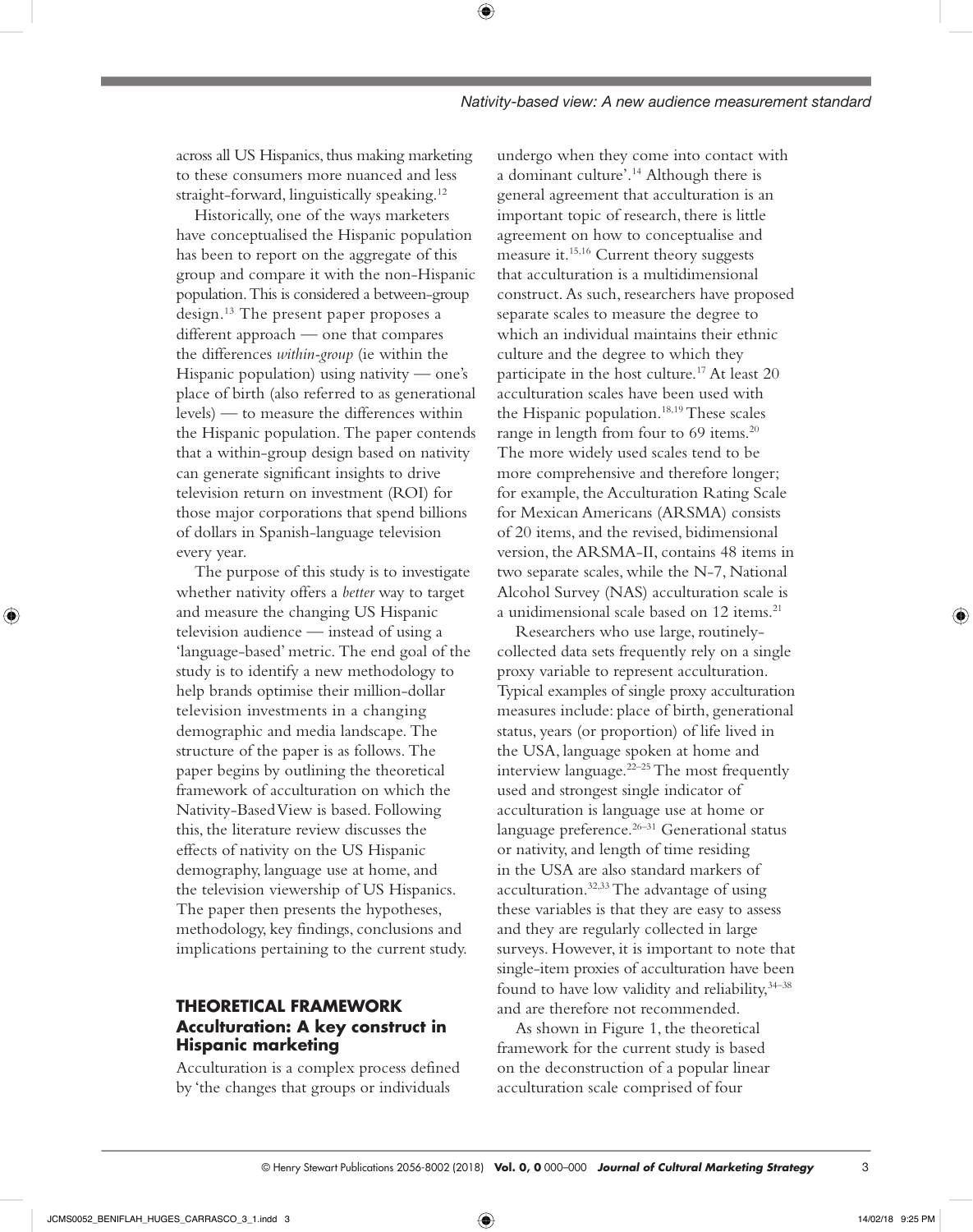

⊕

**Figure 1:** Conceptual framework used in this paper

variables. The four-item Proxy Acculturation Scale (PAS-4) incorporates two language items — language spoken at home and the language of the survey, and two markers of exposure to the USA — generational status (nativity) and proportion of life lived in the USA. The PAS-4 has high internal consistency, has a high correlation to the NAS, provides a more sensitive measure of acculturation than the proxy variables taken individually, and has similar correlations among subpopulations by country of ancestry.39

This paper deconstructs the popular PAS-4 and examines the effect that nativity has on three dependent variables — demographics, language use at home and television viewership. This paper has significant implications. First, Hispanic marketing has been defined by Spanish language, a marker which has not changed since the industry's inception over 30 years ago. Secondly, this paper proposes that innovation in media measurement has lagged the demographic shifts in the USA, and new metrics for Hispanic television are needed. Thirdly, this paper proposes that the NBV is a viable media tool, which can help drive targeting effectiveness and television ROI with US Hispanics.

The following section of this paper features the literature review, which examines the effect that nativity has on demographics, language use at home, and television viewership of the Hispanic population. Using nativity as an independent variable in Hispanic marketing will 'disaggregate the aggregate' and help uncover significant insights within this diverse population. This paper argues that any discussion and study of the Hispanic market — in aggregate — is an over-simplified conceptualisation. As corporations seek to maximise sales and drive ROI, this paper contends that the use of nativity provides marketers with a nuanced approach in understanding this diverse population and has the potential to drive significant television ROI for brands.

# **LITERATURE REVIEW The impact of nativity on demographics**

Not only are Hispanics changing the overall demographic composition of the total US population, but the Hispanic population itself is undergoing unprecedented change. Between 1980 and 2000, immigration was the main driver of Hispanic population

◈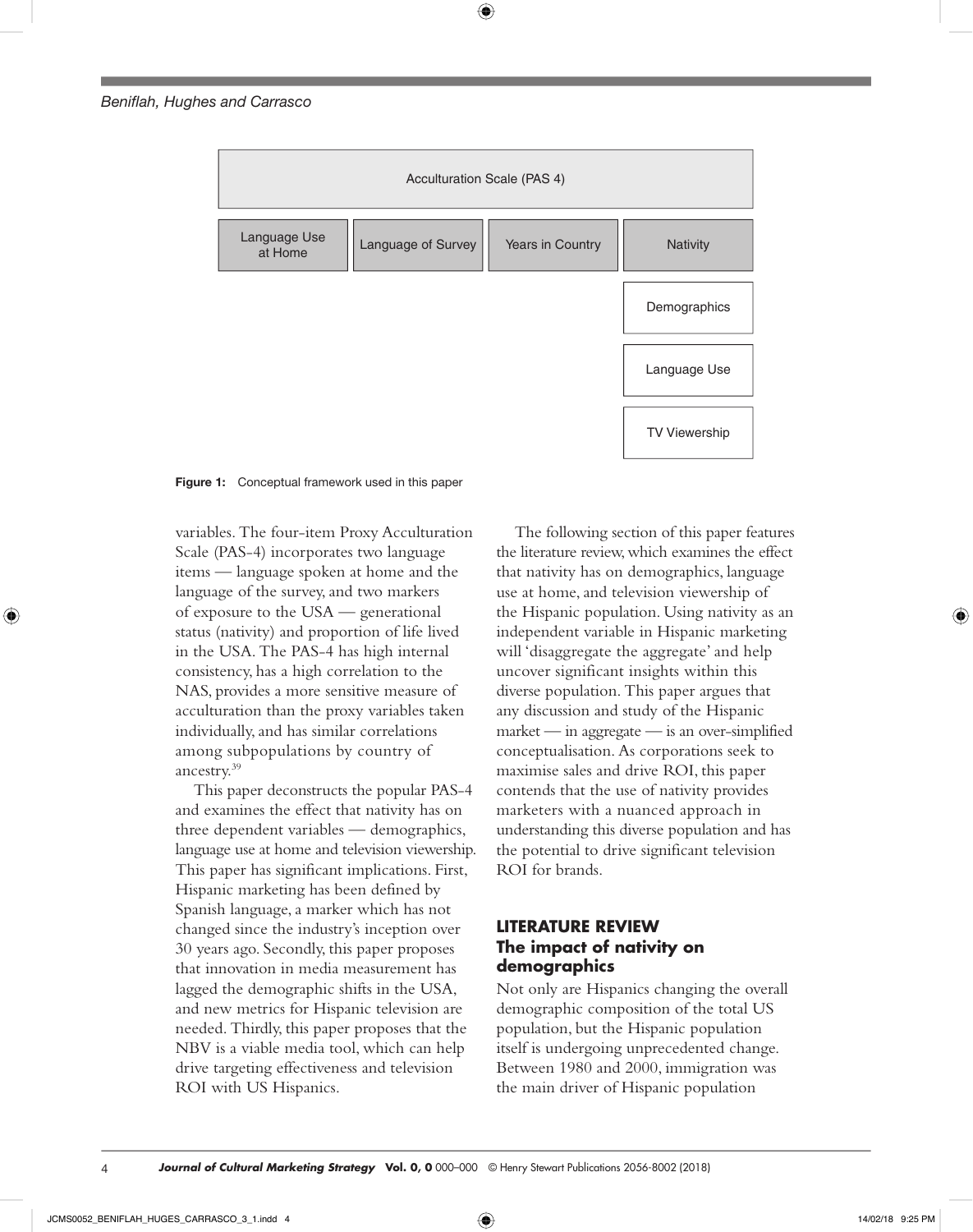⊕

growth, as the Hispanic immigrant population boomed from 4.2 million to 14.1 million. Since 2000, however, the primary source of Hispanic population growth has swung from immigration to native births. Between 2000 and 2010, there were 9.6 million Hispanic births in the USA, while the number of newly arrived immigrants was 6.5 million. Overall, US births alone accounted for 60 per cent of Hispanic population growth, and will continue to drive growth for this ethnic demographic well into the 21st century.40

The rise of US-born and the slowdown of Hispanic foreign-born population growth have begun to reshape the adult Hispanic population. With the slowdown of immigration, the number of US-born Hispanics entering adulthood is beginning to accelerate. Today, some 800,000 young US-born Hispanics enter adulthood each year; however, in the coming decades that number will rise to more than a million annually.41 Even as the share of Hispanic immigrants decreases, rapid growth in the number of Hispanic births means that the Hispanic population will continue to grow at a steady rate. Hispanics are the nation's largest 'minority', and one of the fastest growing. Since 1970, the Hispanic population has increased six-fold, from 9.1 million to 53 million in 2012. According to the latest projections from the US Census Bureau, it is projected to grow to 129 million by 2060.<sup>42</sup> Its share of the US population, currently at 17 per cent, is expected to reach 31 per cent by 2060.<sup>43</sup>

In addition, based on a recent Pew Hispanic Center report,<sup>44</sup> 74 per cent of US-born Hispanics are millennial and younger (ages 35 and under), 14 per cent are Generation X (ages 35–49), 9 per cent are boomers (ages 50–68), and 3 per cent are from the silent generation (ages 69 and older). On the other hand, 32 per cent of foreign-born Hispanics are millennial and younger (ages 35 and under), 37 per cent are Generation X (ages 35–49), 24 per cent are boomers (ages 50–68), and 7 per cent are from the silent generation (ages 69 and older). This data suggests that

US-born Hispanics are defined by younger generational cohorts, while foreign-born Hispanics are defined by older ones (63 per cent are Generation X and boomers). These age differences across two nativity levels (US-born and foreign-born) are significant in how companies market to Hispanic consumers. We propose these demographic differences will play a significant role when examining the relationship between what Hispanics watch on television and nativity.

# **The impact of nativity on language**

The previous section showed the impact of nativity on the US Hispanic demography. But what effect does nativity have on 'language use at home' for Hispanics? This question is central to understanding the key differences within the Hispanic population. This section of the literature review will show that nativity has a significant effect on language use among US Hispanics, and that Spanish language does not define this heterogeneous population.

Applying Nielsen's Hispanic language quintiles, recent research has found that in aggregate (see total column in Table 1), language use at home was distributed more evenly across the five levels than expected — with a difference of 9 percentage points between Spanish-only and English-only speaking Hispanics.45 When examining the effect of nativity on 'language use at home', however, significant findings were found: among first-generation Hispanics, 60.2 per cent spoke 'Spanish only' and 'more Spanish than English'. Among second-generation Hispanics, 61.2 per cent spoke 'English only' and 'more English than Spanish' — just the opposite. For third-generation Hispanics, 90.4 per cent spoke 'English only' and 'more English than Spanish'. The significant difference in 'language use at home' across three Hispanic generational levels can be explained by factors such as acculturation, language proficiency, and years in country, to name just a few.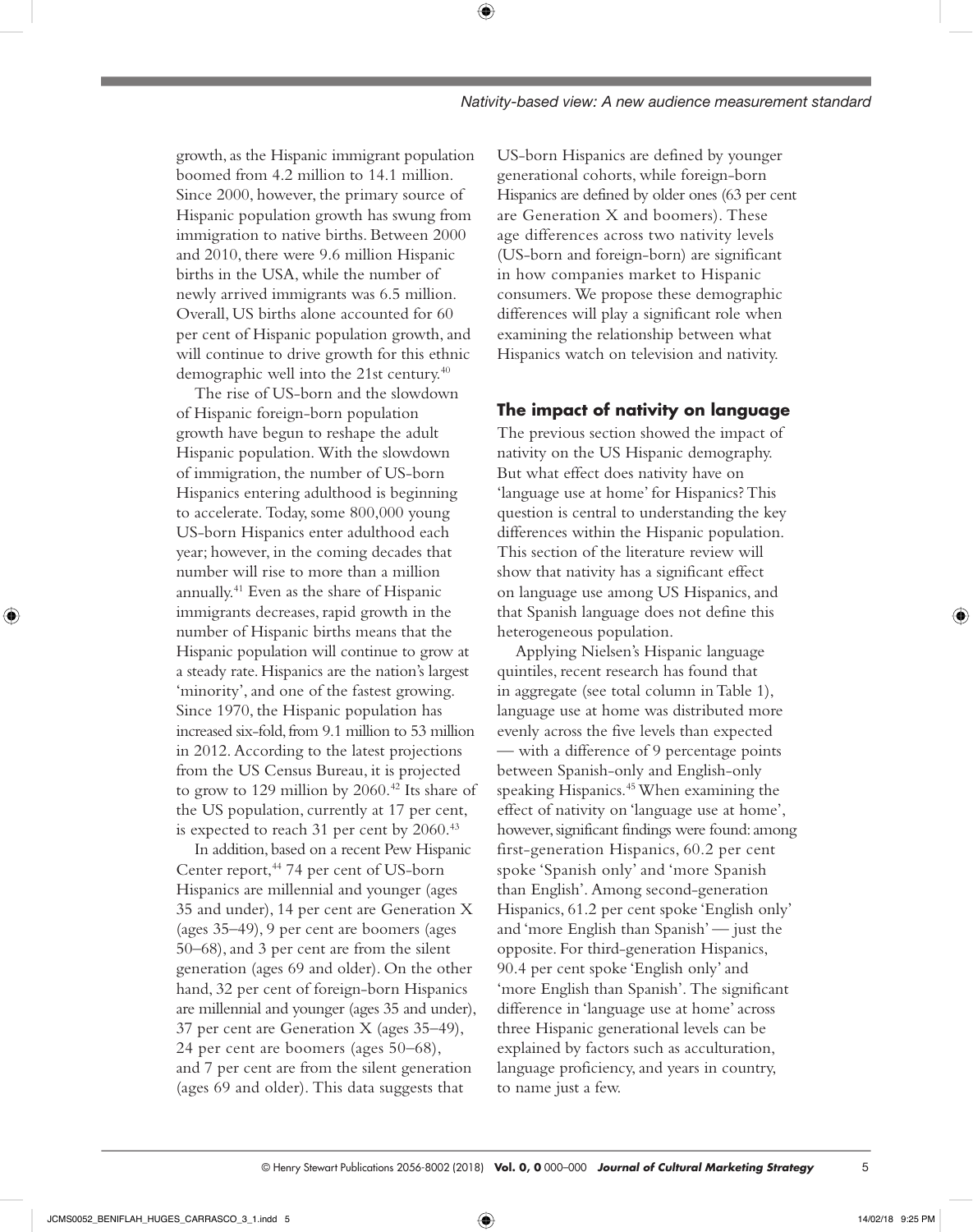| Language use at home | First gen (%) | Second gen (%) | Third+ gen $(\%)$ | Total $(\%)$ |
|----------------------|---------------|----------------|-------------------|--------------|
| Spanish only         | 26.5          | 3.9            | 0.3               | 14.3         |
| Spanish > English    | 34.7          | 9.7            | 0.3               | 19.9         |
| Spanish = $English$  | 23.8          | 25.5           | 8.9               | 20.6         |
| English > Spanish    | 10.3          | 37.4           | 29.1              | 21.9         |
| English only         | 4.7           | 23.5           | 61.3              | 23.2         |
|                      | 100.0         | 100.0          | 100.0             | 100.0        |

**Table 1:** Language quintile for US Hispanics across three generational levels

Source: Beniflah, J., Hughes, B. and Garcia, C. (2015) 'Paradigm shift: the effect of nativity and years-in-country on television program viewing across three Hispanic generational levels', *Journal of Cultural Marketing Strategy*, Vol. 1, No. 1, pp. 19–31.

The Pew Hispanic Center uses a measure known as 'primary language' which combines survey respondent self-assessments of English and Spanish speaking and reading ability into a single measure of language ability. It is meant to summarise speaking and reading ability in both English and Spanish. Using the self-reported measures of English and Spanish proficiency in speaking and reading, survey respondents are classified in three ways: Spanish-dominant, English-dominant and bilingual. Respondents are classified as Spanish-dominant if they say they speak and read Spanish 'very well' or 'pretty well', but their ratings of English ability in the same two categories are lower. Respondents are considered English-dominant if they say they are more proficient in English than in Spanish. Finally, bilingual respondents are those who say they are proficient in both English and Spanish. Using this measure, the survey found that 38 per cent of Hispanic adults are Spanish-dominant, another 38 per cent are bilingual and the remainder (24 per cent) are English-dominant.46

Understanding which language is more dominant is a function of a number of factors, including generational level or nativity, years in country, and others. Among foreign-born Hispanics (first-generation), the majority (61 per cent) are Spanish-dominant, one-third (33 per cent) are bilingual, and just 6 per cent are English-dominant. On the other hand, among second-generation Hispanics, Spanish dominance falls to 8 per cent, but the share

of bilingual Hispanics rises to 53 per cent and the English-dominant share increases to 40 per cent. By the third generation, almost all Hispanics are either bilingual (29 per cent) or English dominant (69 per cent).<sup>47</sup>

Additionally, according to Simmons Research,<sup>48</sup> the language spoken at home by US-born Hispanics skew towards English or two languages (eg bilingual), whereas foreign-born Hispanics skew towards Spanish or two languages. These findings refute the commonly held belief that Spanish is the best way to reach US Hispanics. According to Simmons, 36 per cent of US-born Hispanics speak 'mostly English but some Spanish' at home, 25 per cent speak 'English only', and 23 per cent speak 'both English and Spanish equally'. For foreign-born Hispanics, 28 per cent speak 'Spanish only' at home, 39 per cent speak 'mostly Spanish but some English', and 18 per cent speak 'both English and Spanish equally'.

# **The impact of nativity on television viewing**

This section provides research showing the effect that nativity has on television viewing among US Hispanics. A recent study using survey data examined the relationship between nativity and television viewing among US Hispanics with interesting and significant implications for leading brands.<sup>49</sup> As shown in Table 2, the study found that Univision was reported to be the most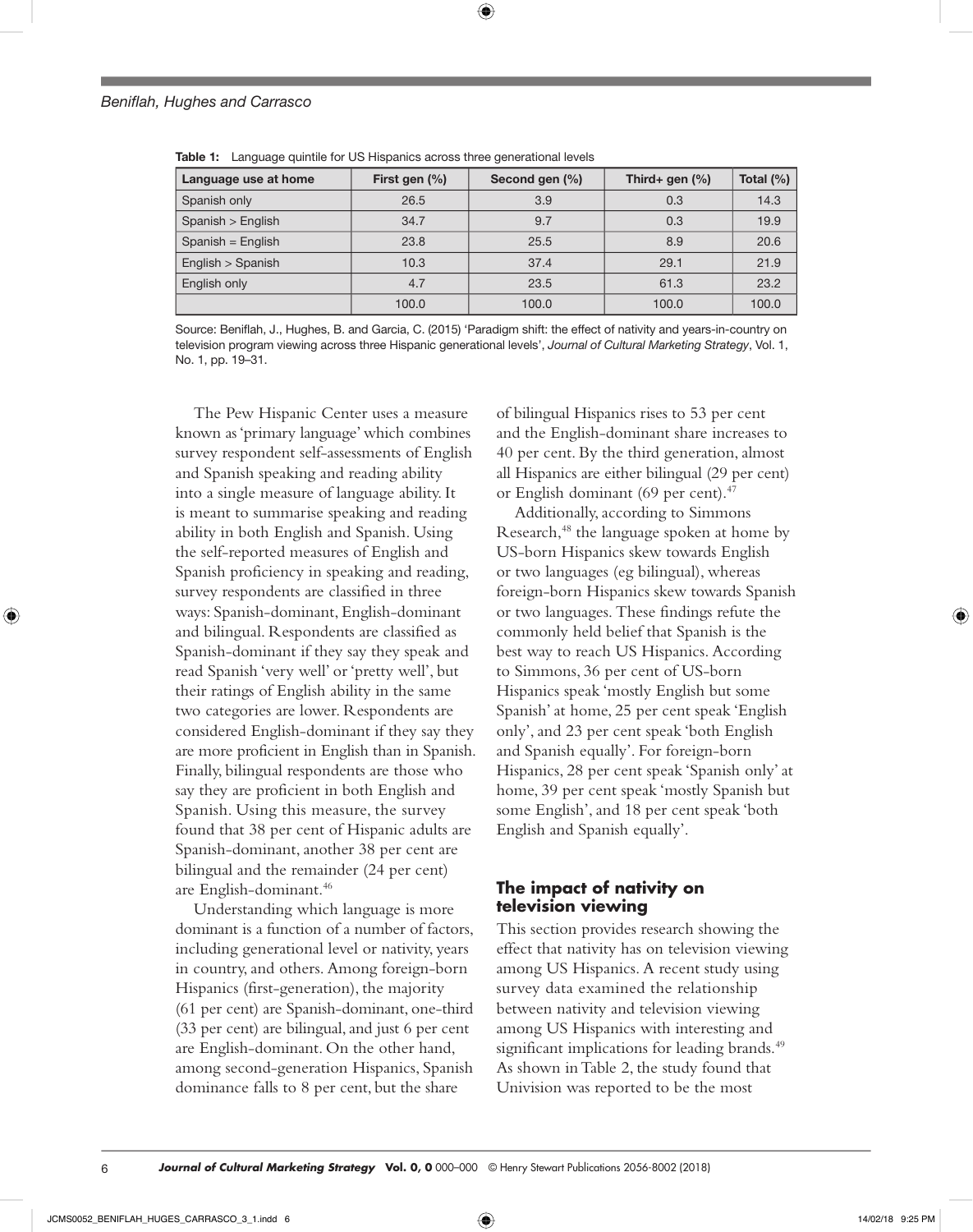| Nativity-based view: A new audience measurement standard |  |  |
|----------------------------------------------------------|--|--|
|                                                          |  |  |

| <b>TV network</b>                | First gen (%) | Second gen (%) | Third+ gen $(\%)$ |
|----------------------------------|---------------|----------------|-------------------|
| <b>ABC</b>                       | 28.9          | 52.6           | 60.0              |
| Azteca America                   | 25.2          | 5.2            | 1.4               |
| <b>CBS</b>                       | 25.1          | 41.6           | 62.4              |
| <b>CW</b>                        | 9.1           | 19.0           | 21.0              |
| Estrella television              | 16.1          | 4.2            | 1.0               |
| <b>FOX</b>                       | 31.6          | 54.8           | 53.8              |
| <b>MundoFox</b>                  | 20.9          | 4.2            | 1.4               |
| <b>NBC</b>                       | 24.6          | 46.8           | 52.4              |
| Telemundo                        | 58.0          | 18.1           | 5.5               |
| <b>UniMas</b>                    | 31.4          | 8.4            | 1.7               |
| Univision                        | 63.8          | 25.8           | 6.2               |
| Other                            | 8.3           | 7.4            | 8.3               |
| None of the above                | 3.3           | 8.4            | 6.6               |
| Don't watch broadcast television | 4.5           | 9.0            | 14.1              |

**Table 2:** Television networks watched by US Hispanics across three generational levels

Source: Beniflah, J., Hughes, B. and Garcia, C. (2015) 'Paradigm shift: the effect of nativity and years-in-country on television program viewing across three Hispanic generational levels', *Journal of Cultural Marketing Strategy*, Vol. 1, No. 1, pp. 19–31.

watched (#1) television network among first-generation Hispanics, and the fifth most watched television network among second-generation Hispanics. Among third-generation television, and most surprisingly, Univision was the seventh most watched network (for full results, see Table 2). The study identified two interesting patterns: (1) as generational levels *increased*, Spanish-language television network viewing among US Hispanics *decreased*; and (2) as generational levels increased, English-language television network viewing increased. These findings challenge the popular notion that Spanish-language television reaches all Hispanics, and suggest that marketers should consider additional media vehicles to reach the different segments of the Hispanic population.

According to the Pew Hispanic Center,<sup>50</sup> among all Hispanics, more watch Englishlanguage television than Spanish language programmes — 45 per cent versus 28 per cent. Meanwhile, 26 per cent report using both languages equally. Across three generational levels, conversely, consumption of English-language television increases,

while Spanish-language television decreases. Among foreign-born Hispanics, nearly twice as many watch Spanish-language television compared with English — 40 per cent versus 25 per cent. One-third (34 per cent) report watching English and Spanish television equally. By the second generation, 69 per cent of Hispanics report watching television in English, 17 per cent report watching television in English and Spanish equally, and 12 per cent report watching television mostly or only in Spanish. Among third-generation Hispanics, 83 per cent report watching television in English, 11 per cent report watching television in both languages, and just 5 per cent of third-generation Hispanics report watching television mainly in Spanish.<sup>51</sup>

The 2015 'Simmons Connect Winter Adult Full Year Study'52 reports that US-born Hispanics watch television that skews toward English, finding that 52 per cent prefer to watch television in 'only English'; 35 per cent prefer to watch television 'mostly in English but some Spanish'; only 8 per cent prefer to watch television 'mostly in Spanish but some English'; and just 1 per cent prefer to watch television in 'only Spanish'. Meanwhile, only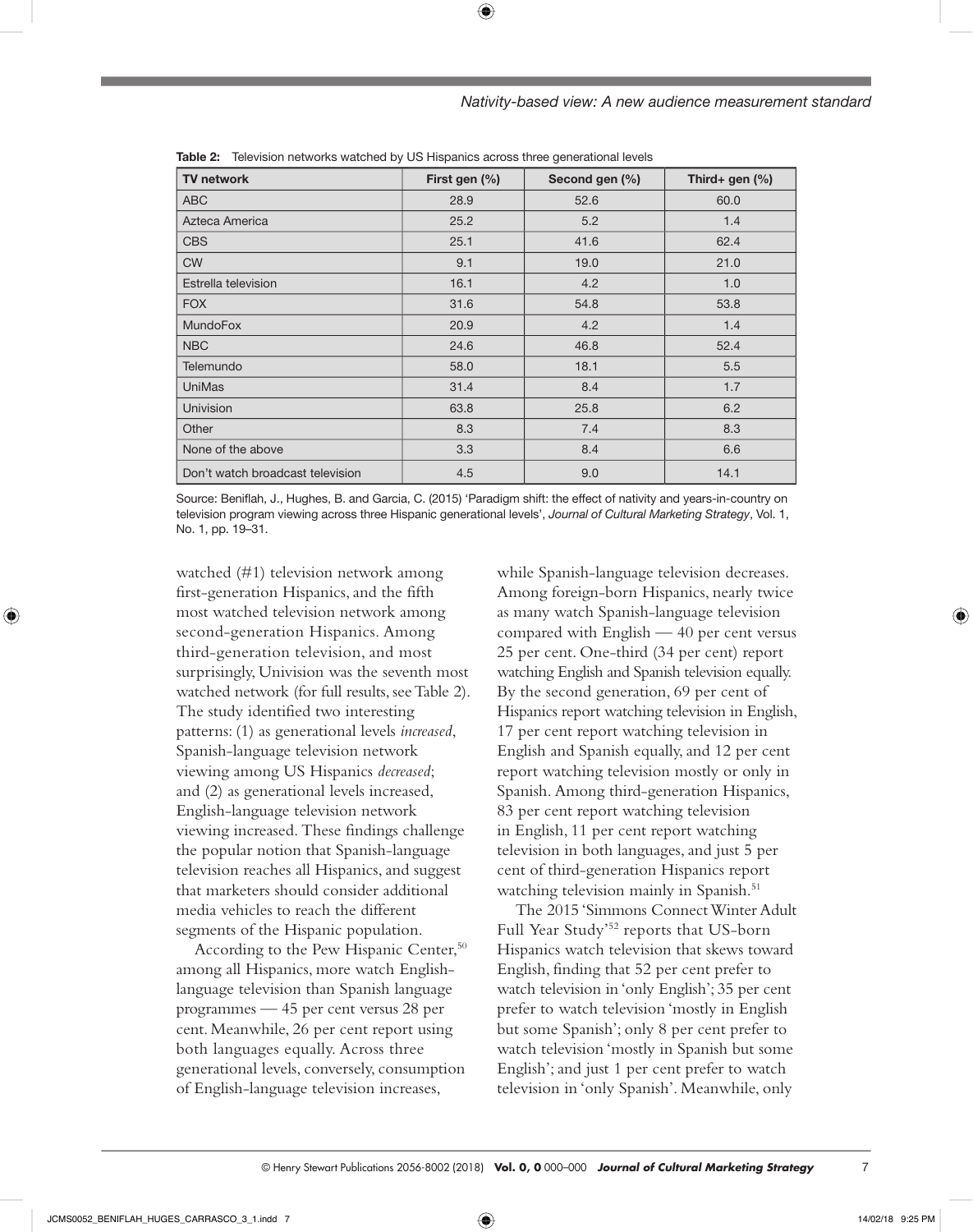14 per cent of foreign-born Hispanics report a preference for watching television in 'only English'; 26 per cent prefer to watch television 'mostly in English but some Spanish'; 27 per cent prefer to watch television 'mostly in Spanish but some English'; and only 22 per cent prefer to watch television in 'only Spanish'. These data suggest that nativity has a significant impact on television viewing among US Hispanics, and that US Hispanics are not watching just Spanish-language television.

# **HYPOTHESES**

The purpose of this study is to examine the relationship between nativity and television viewing among US Hispanics. Through a number of different sources, this paper has shown that there are demographic, linguistic, and media behavioural differences across the Hispanic population when nativity is considered. Based on survey data, prior research has identified significant television viewing differences across three Hispanic nativity levels<sup>53</sup> — with first-generation Hispanics reporting a preference for Spanish-language television (compared with their second and third-generation Hispanic counterparts), while second and third-generation Hispanics reported watching more English-language television than first-generation Hispanics. The purpose of the first study is to measure the impact of nativity on the actual television viewership of US Hispanics using C3 data from Nielsen. Specifically, the first two hypotheses propose that nativity (US-born and foreign-born) will have a significant effect on Spanish-language television viewership among US Hispanics:

**H1**: Foreign-born Hispanics prefer Spanishlanguage television programming compared to US-born Hispanics.

**H2**: Conversely, US-born Hispanics prefer English-language television programming compared to foreign-born Hispanics.

The US-born Hispanic population is defined by younger generational cohorts (74 per cent are millennial and younger), while foreign-born Hispanics are older (63 per cent are gen X and boomers). Examining age across nativity levels should generate significant differences in what US-born and foreign-born Hispanics watch on Spanish-language television. This is a key proposition because nativity is not currently a standard measure in the US Hispanic television industry. For the last 30 years, Spanish language media companies have measured the Hispanic television audience based on a 'demographic', specifically, age (18–49, 18–34, etc) and gender. To the present authors' knowledge, no study has yet been published on the effectiveness/efficiency of nativity on actual Spanish-language television consumption among US Hispanics. Applying age to the NBV will help brands measure (1) the audience reach of a given network by nativity and age, and (2) how much of a brand's Spanish-language television budget is allocated by age (Generation Z, millennials, Generation X, boomers, silent generation) and nativity. This is significant because applying age to the NBV model provides a level of granularity that can drive television ROI, which has not been done before. As such, the third hypothesis of this study proposes:

**H3**: When nativity is coupled with age, a nuanced measure is created that quantifies the audience reach of Spanishlanguage television programming, and how much is allocated — by age and nativity. This nuanced measure helps drive television ROI.

## **METHODOLOGY**

The data presented in the first test were based on Nielsen Q1 2015 C3 data, across three age cohorts (18–49, 18–34 and 35–49), and two dayparts (daytime and primetime). The first quarter of 2015 was selected as a way to minimise the effects of summer re-runs (Q3), and the debut of new programming in mainstream television (Q3/Q4). In addition, 2017 Nielsen C3 (daytime and primetime) data were analysed by nativity. This was done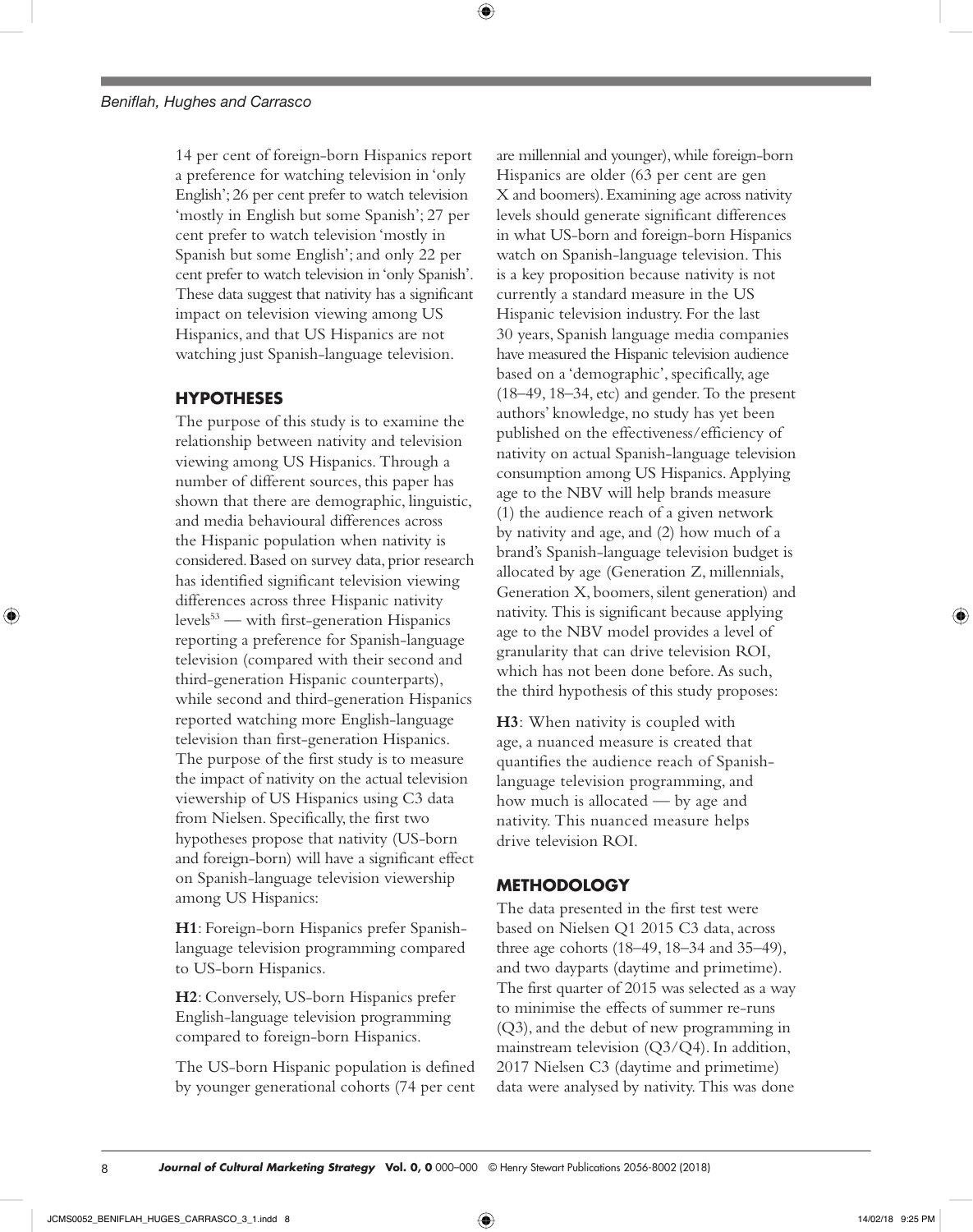to examine whether Hypothesis 1 is validated based on differences by quarter and year. It is contended that the effects of nativity on television viewership among Hispanics will be significant regardless of time frame — and no changes will be found when comparing data across dayparts, quarters or years.

Two key age cohorts were selected to compare the differences between younger and older Hispanic television viewers. According to 2015 Nielsen estimates, the 35–49 Hispanic demographic represents 30 per cent of all adult Hispanics, while the 18–34 Hispanic demographic represents 42 per cent of adult Hispanics. Lastly, two different dayparts (daytime and primetime) were selected to measure the effects of nativity on television viewing by time of day. Such data can help brands and advertising agencies allocate their billion-dollar Spanishlanguage television investments with greater precision, and help drive effectiveness and efficiency in their media buying and planning efforts.

The second test in this study couples nativity with age across three different business categories (automotive, quickservice restaurants (QSR) and wireless). These categories were selected because they represent significant advertising spend.54 The advertising spend was based on brands ranked in the top three of their respective categories. The objective of the second test is to examine the NBV in a real marketing context, and measure its effectiveness

and efficiency in reaching specific target segments within the Hispanic population. The second test uses Kantar's competitive television spend data and Nielsen's C3 data, aligned by nativity and age for the US Hispanic population. The reported Kantar data were adjusted by MAGNA based on publicly available company financials and internal tracking of market dynamics. The NBV methodology is proprietary to MAGNA and the Center for Multicultural Science.

# **RESULTS**

⊕

Hypotheses 1, 2, and 3 were supported. Hypothesis 1 confirmed that foreign-born Hispanics have a greater preference for Spanish-language television programming than do US-born Hispanics. Conversely, Hypothesis 2 confirmed that US-born Hispanics have a greater preference for English-language television programming than do foreign-born Hispanics. Hypothesis 3 showed that when nativity is coupled with age, a nuanced measure is created that quantifies the audience reach of Spanish-language television programming, and how much is allocated — by age and nativity. As proposed, the NBV can help brands drive media effectiveness and efficiency in a real marketing situation.

# **Hypotheses 1 and 2**

As shown in Table 3, this study found that among foreign-born Hispanics (18–49),

**Table 3:** Ratings-based ranking of television networks across all dayparts for foreign and US-born Hispanics aged 18–49

| <b>Network</b>            | Foreign-born, age 18-49<br>ranking | <b>Network</b>         | US-born, age 18-49<br>ranking |
|---------------------------|------------------------------------|------------------------|-------------------------------|
| Galavision                |                                    | <b>Adult Swim</b>      |                               |
| Nickelodeon               |                                    | Nick at Night          |                               |
| Discovery en español      |                                    | Nickelodeon            |                               |
| <b>Cartoon Network</b>    |                                    | <b>TBS Network</b>     |                               |
| <b>Univision Deportes</b> |                                    | <b>Cartoon Network</b> |                               |

Note: Ratings are proprietary to Nielsen and are therefore not included in the report. Source: Nielsen C3 Ratings, 29th December, 2014–29th March, 2015.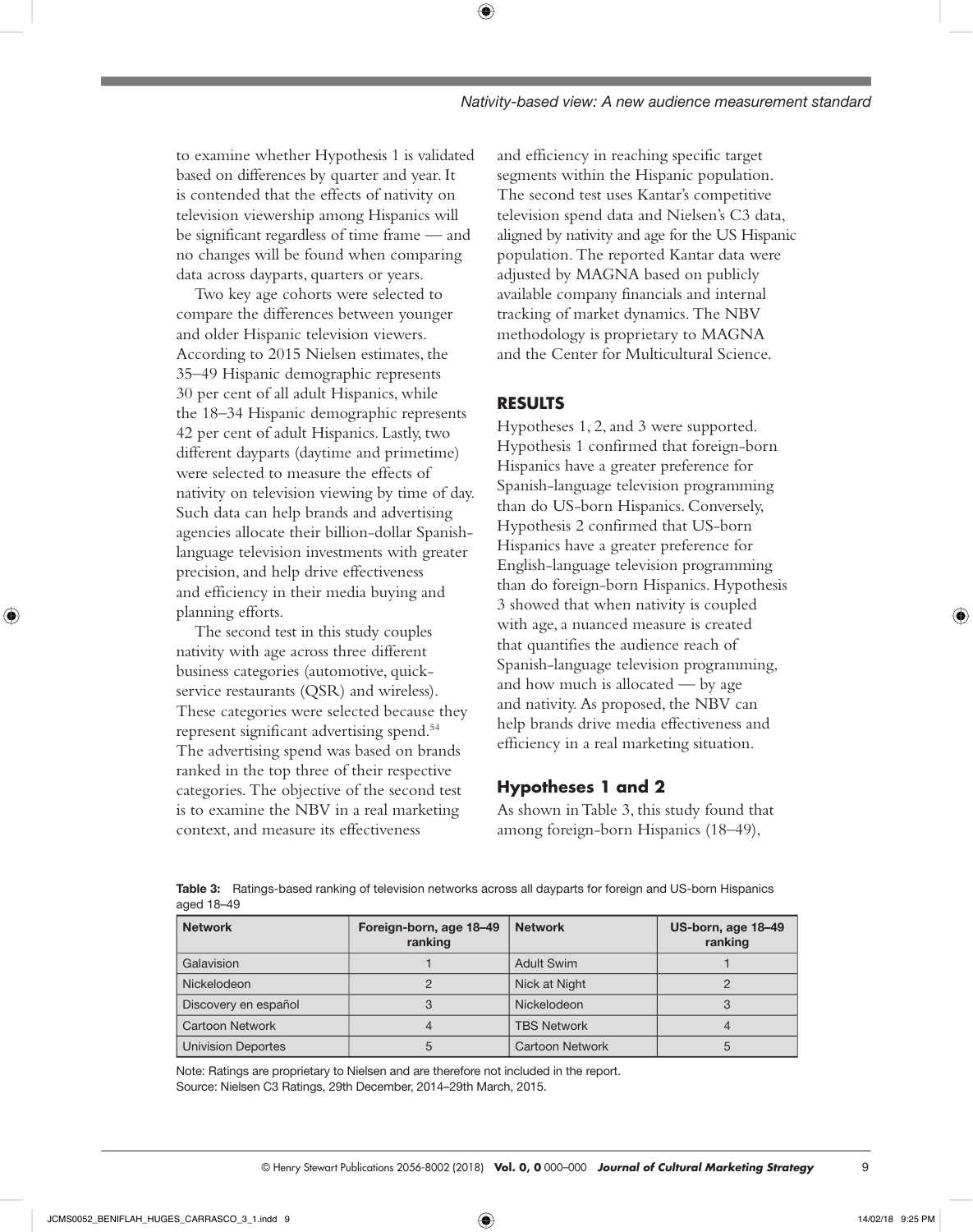three of the top five most watched television networks are in Spanish; however, among US-born Hispanics (18–49), the top five television networks are all in English. The current study also examined television viewership for US Hispanics across two dayparts for two age demographics, namely, 18–34 and 35–49. As Table 4a shows, during primetime, seven of the top ten television networks for foreign-born Hispanics (18–34) were in Spanish, while seven of the top ten television networks for foreign-born Hispanics (35–49) were in Spanish. The preference for Spanishlanguage television programming for

foreign-born Hispanics, regardless of age, is rather clear.

Meanwhile, for US-born Hispanics, eight of the top ten television networks during primetime were in English (see Table 4b). The two Spanish language networks to rank in the top ten television networks watched by US-born Hispanics were Univision and Telemundo. Among US-born Hispanics (18–34), Univision and Telemundo ranked first and fourth, respectively, while among the older age demographic (35–49), Univision ranked fifth and Telemundo ranked sixth. Not surprisingly, US-born Hispanics show a

**Table 4a:** Ratings-based ranking of television networks in primetime for foreign-born Hispanics aged 18–34 and 35–49

⊕

| <b>Network</b>       | Age 18-34 ranking | <b>Network</b>       | Age 35-49 ranking |
|----------------------|-------------------|----------------------|-------------------|
| <b>Univision</b>     |                   | Univision            |                   |
| Telemundo            | $\overline{2}$    | Telemundo            | $\overline{2}$    |
| UniMás               | 3                 | <b>UniMás</b>        | 3                 |
| Discovery en Español | $\overline{4}$    | Estrella             | 4                 |
| <b>NBC</b>           | 5                 | <b>NBC</b>           | 5                 |
| Galavision           | 6                 | <b>MundoFox</b>      | 6                 |
| Estrella             | 7                 | Discovery en Español | 7                 |
| <b>FOX</b>           | 8                 | <b>ABC</b>           | 8                 |
| <b>ABC</b>           | 9                 | Galavision           | 9                 |
| Azteca America       | 10                | <b>FOX</b>           | 10                |

Note: Ratings are proprietary to Nielsen and are therefore not included in the report. Source: Nielsen C3 Ratings, 29th December, 2014–29th March, 2015.

| <b>Network</b>     | Age 18-34 ranking | <b>Network</b>     | Age 35-49 ranking |
|--------------------|-------------------|--------------------|-------------------|
| <b>Univision</b>   |                   | <b>NBC</b>         |                   |
| <b>FOX</b>         | $\overline{2}$    | <b>FOX</b>         | $\overline{2}$    |
| <b>NBC</b>         | 3                 | <b>CBS</b>         | 3                 |
| Telemundo          | 4                 | <b>ABC</b>         | $\overline{4}$    |
| <b>ABC</b>         | 5                 | Univision          | 5                 |
| <b>CBS</b>         | 6                 | Telemundo          | 6                 |
| <b>CW</b>          | 7                 | <b>AMC</b>         | 7                 |
| <b>Adult Swim</b>  | 8                 | <b>CW</b>          | 8                 |
| <b>TBS Network</b> | 9                 | <b>ESPN</b>        | 9                 |
| <b>ABC Family</b>  | 10                | <b>USA Network</b> | 10                |

**Table 4b:** Ratings-based ranking of television networks in primetime for US born Hispanics, 18–34 and 35–49

Note: Ratings are proprietary to Nielsen and are therefore not included in the report. Source: Nielsen C3 Ratings, 29th December, 2014–29th March, 2015.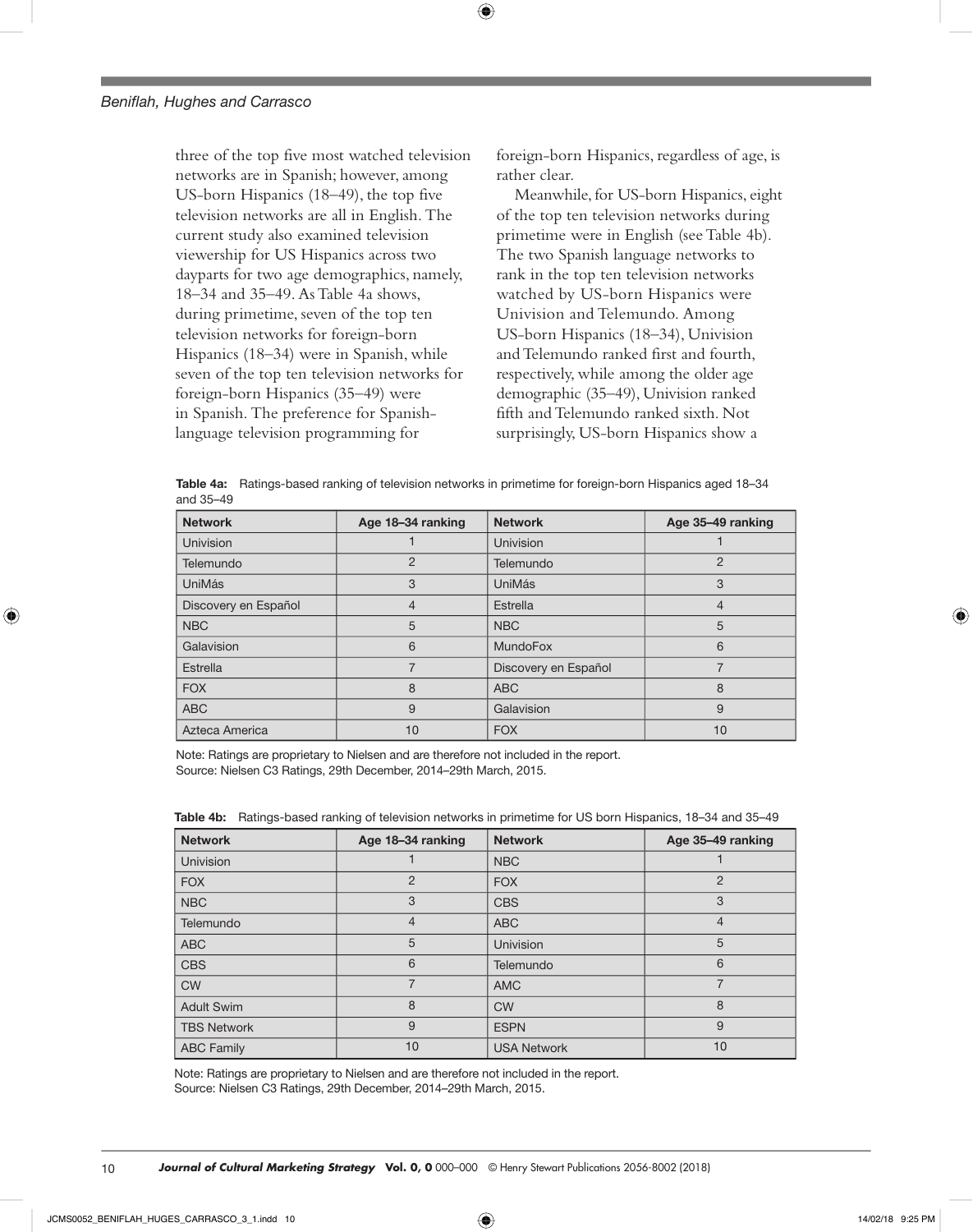#### *Nativity-based view: A new audience measurement standard*

| <b>Network</b>       | Age 18-34 ranking | <b>Network</b>       | Age 35-49 ranking |
|----------------------|-------------------|----------------------|-------------------|
| <b>Univision</b>     |                   | <b>Univision</b>     |                   |
| Telemundo            | $\overline{2}$    | Telemundo            | 2                 |
| UniMás               | 3                 | UniMás               | 3                 |
| Nickelodeon          | 4                 | Nickelodeon          | 4                 |
| Galavision           | 5                 | Estrella             | 5                 |
| Cartoon Network      | 6                 | Discovery en Español | 6                 |
| Azteca America       |                   | Galavision           | 7                 |
| Estrella             | 8                 | Cartoon Network      | 8                 |
| Discovery en Español | 9                 | Azteca               | 9                 |
| Discovery Familia    | 10                | <b>ABC</b>           | 10                |

⊕

|  | <b>Table 5a:</b> Ratings-based ranking of television networks in daytime for foreign-born Hispanics |  |  |  |  |  |  |  |
|--|-----------------------------------------------------------------------------------------------------|--|--|--|--|--|--|--|
|--|-----------------------------------------------------------------------------------------------------|--|--|--|--|--|--|--|

Note: Ratings are proprietary to Nielsen and are therefore not included in the report. Source: Nielsen C3 Ratings, 29th December, 2014–29th March, 2015.

| <b>Network</b>         | Age 18-34 ranking | <b>Network</b>                 | Age 35-49 ranking |
|------------------------|-------------------|--------------------------------|-------------------|
| Univision              |                   | <b>NBC</b>                     |                   |
| Nickelodeon            | $\overline{2}$    | <b>CBS</b>                     | $\overline{2}$    |
| <b>TBS Network</b>     | 3                 | <b>ABC</b>                     | 3                 |
| <b>Cartoon Network</b> | 4                 | <b>CW</b>                      | 4                 |
| Telemundo              | 5                 | <b>USA Network</b>             | 5                 |
| <b>CBS</b>             | 6                 | <b>Turner Network</b>          | 6                 |
| <b>ABC</b>             |                   | <b>Investigation Discovery</b> |                   |
| <b>CW</b>              | 8                 | Univision                      | 8                 |
| <b>MTV</b>             | 9                 | <b>Hallmark Channel</b>        | 9                 |
| <b>Turner Network</b>  | 10                | Nickelodeon                    | 10                |

|  |  |  |  |  |  | <b>Table 5b:</b> Ratings-based ranking of television networks in daytime for US-born Hispanics |
|--|--|--|--|--|--|------------------------------------------------------------------------------------------------|
|--|--|--|--|--|--|------------------------------------------------------------------------------------------------|

Note: Ratings are proprietary to Nielsen and are therefore not included in the report. Source: Nielsen C3 Ratings, 29th December, 2014–29th March, 2015.

preference for English-language television over Spanish-language television.

Regarding the preferences of foreignborn Hispanics, the study found that among the younger cohort (18–34), eight of the top ten television networks were in Spanish, while among the older cohort (35–49) seven of the top ten television networks were in Spanish (see Table 5a). Conversely, as shown in Table 5b, for US-born Hispanics (18–34), only two of the top ten television networks in daytime were in Spanish — with Univision and Telemundo ranking first and fifth, respectively. In addition, for the

older demographic (35–49), only one of the top ten television networks was in Spanish. These data clearly indicate that foreign-born Hispanics prefer watching Spanish-language television, whereas Hispanics born in the USA have a preference for English-language programming.

To test the generalisability of the above results, the study also analysed 2017 C3 data by nativity (US-born and foreign-born). As shown in Table 6, seven of the top ten television networks for foreign-born Hispanics (18–34) were in Spanish, while eight of the top ten television networks for US-born Hispanics (18–34) were in English.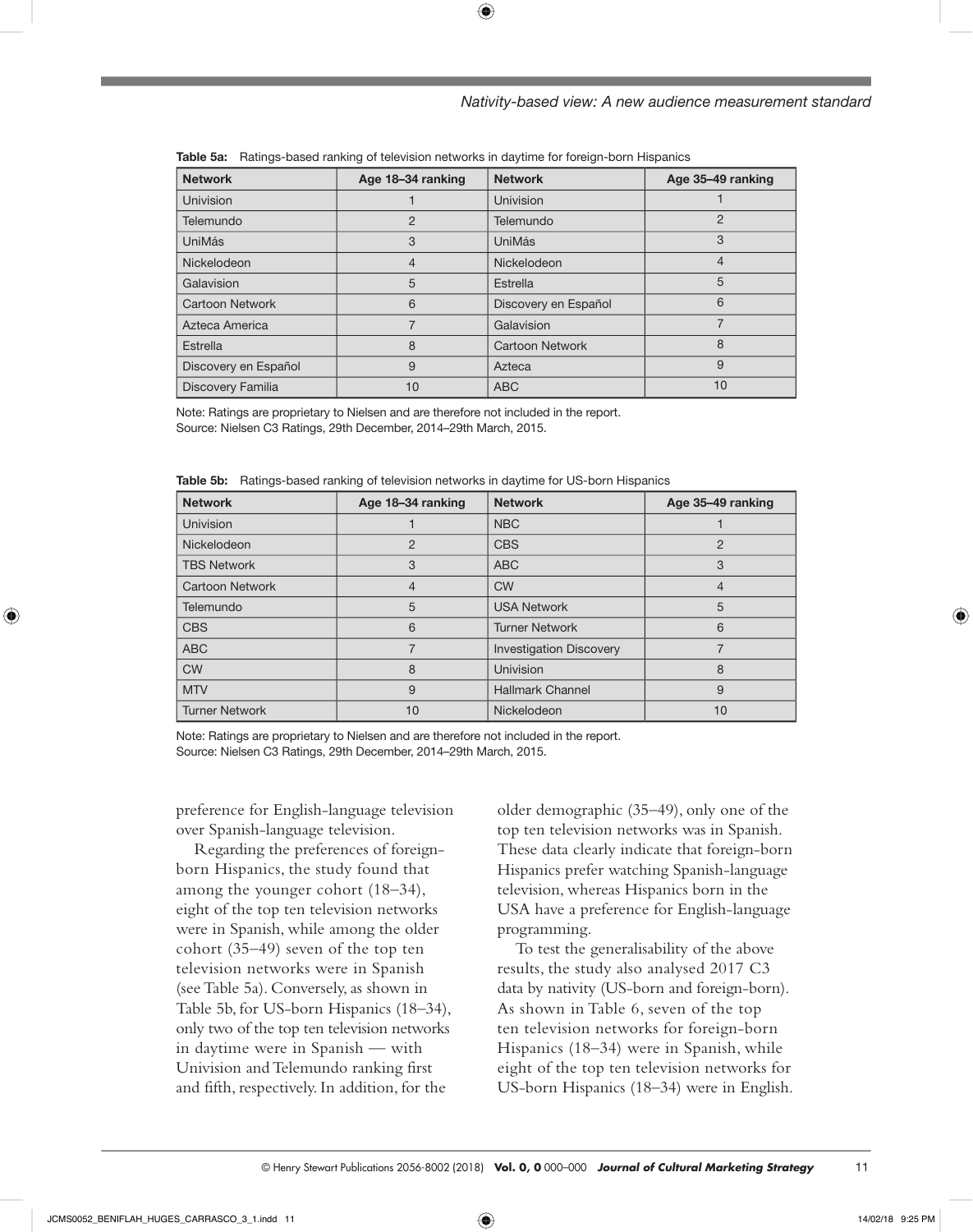| All dayparts         | 18-34 (foreign-born) |                   | 18-34 (US-born) |
|----------------------|----------------------|-------------------|-----------------|
| <b>Network</b>       | Ranking              | <b>Network</b>    | Ranking         |
| <b>Univision</b>     |                      | <b>FOX</b>        |                 |
| Telemundo            | $\overline{2}$       | <b>Univision</b>  | $\overline{2}$  |
| <b>UniMás</b>        | 3                    | <b>NBC</b>        | 3               |
| Galavision           | $\overline{4}$       | Telemundo         | $\overline{4}$  |
| <b>FOX</b>           | 5                    | <b>ABC</b>        | 5               |
| Discovery en Español | 6                    | <b>CBS</b>        | 6               |
| Uni Deportes         | $\overline{7}$       | <b>ESPN</b>       | $\overline{7}$  |
| Estrella             | 8                    | <b>CW</b>         | 8               |
| Nickelodeon          | 9                    | <b>Adult Swim</b> | 9               |
| <b>NBC</b>           | 10                   | <b>Turner</b>     | 10              |

**Table 6:** Ratings-based ranking of television networks in primetime and daytime for foreign and US-born Hispanics, 18–34

⊕

Note: Ratings are proprietary to Nielsen and are therefore not included in the report. Source: Nielsen C3 Ratings, 30th December, 2016–31st March, 2017.

The findings from Hypotheses 1 and 2 have billion-dollar implications for US Hispanic marketing, challenging the 30-year old marketing tenet that 'Spanish-language television is the best way to reach US Hispanics'.

# **Hypothesis 3**

Hypothesis 3 was validated. In testing Hypothesis 3, three tests were conducted using 2016 and 2017 competitive television spend data tracked by Kantar and Nielsen C3 ratings data. Three leading brands were examined across different categories (the identities of these brands are deliberately not reported). The reported Kantar data were adjusted by MAGNA based on publicly available company financials and

internal tracking of market dynamics. As shown in Table 7, out of an estimated US\$50.9m, US\$8.2m was spent reaching Hispanics, ages 2–17 (16 per cent of total budget); US\$10.9m for Hispanics, ages 18–34 (21 per cent); US\$12.9m for Hispanics, ages 35–49 (25 per cent); and US\$18.9m for Hispanics, ages 50+ (37 per cent). Interestingly, the NBV revealed that approximately 21 per cent of this advertiser's budget reached Hispanic millennials, with 79 per cent reaching Hispanics ages 2–17, and 35 and above. Additionally, this brand spent approximately US\$38.8m or 76 per cent of its total budget reaching foreignborn Hispanics, with 24 per cent reaching US-born Hispanics.

As shown in Table 8, the NBV analysis was conducted for a leading brand in the

| Age cohorts                       | $2 - 17$ | $18 - 34$ | $35 - 49$ | $50+$ | <b>Total</b> |  |  |
|-----------------------------------|----------|-----------|-----------|-------|--------------|--|--|
| Est. spend (foreign-born) (US\$m) | 1.4      | 8.4       | 11.7      | 17.3  | 38.8         |  |  |
| % spend (foreign-born) (US\$m)    | 18       | 77        | 90        | 91    | 76           |  |  |
| Est. spend (US-born) (US\$m)      | 6.8      | 2.5       | 1.2       | 1.6   | 12.1         |  |  |
| % spend (US-born)                 | 82       | 23        | 10        | 9     | 24           |  |  |
| Total spend (US\$m)               | 8.2      | 10.9      | 12.9      | 18.9  | 50.9         |  |  |
| % of total spend by age cohort    | 16       | 21        | 25        | 37    | 100          |  |  |

**Table 7:** NBV analysis for leading wireless brand in 2016 (nativity and age/total)

Source: NBV analysis conducted by MAGNA and Center of Multicultural Science.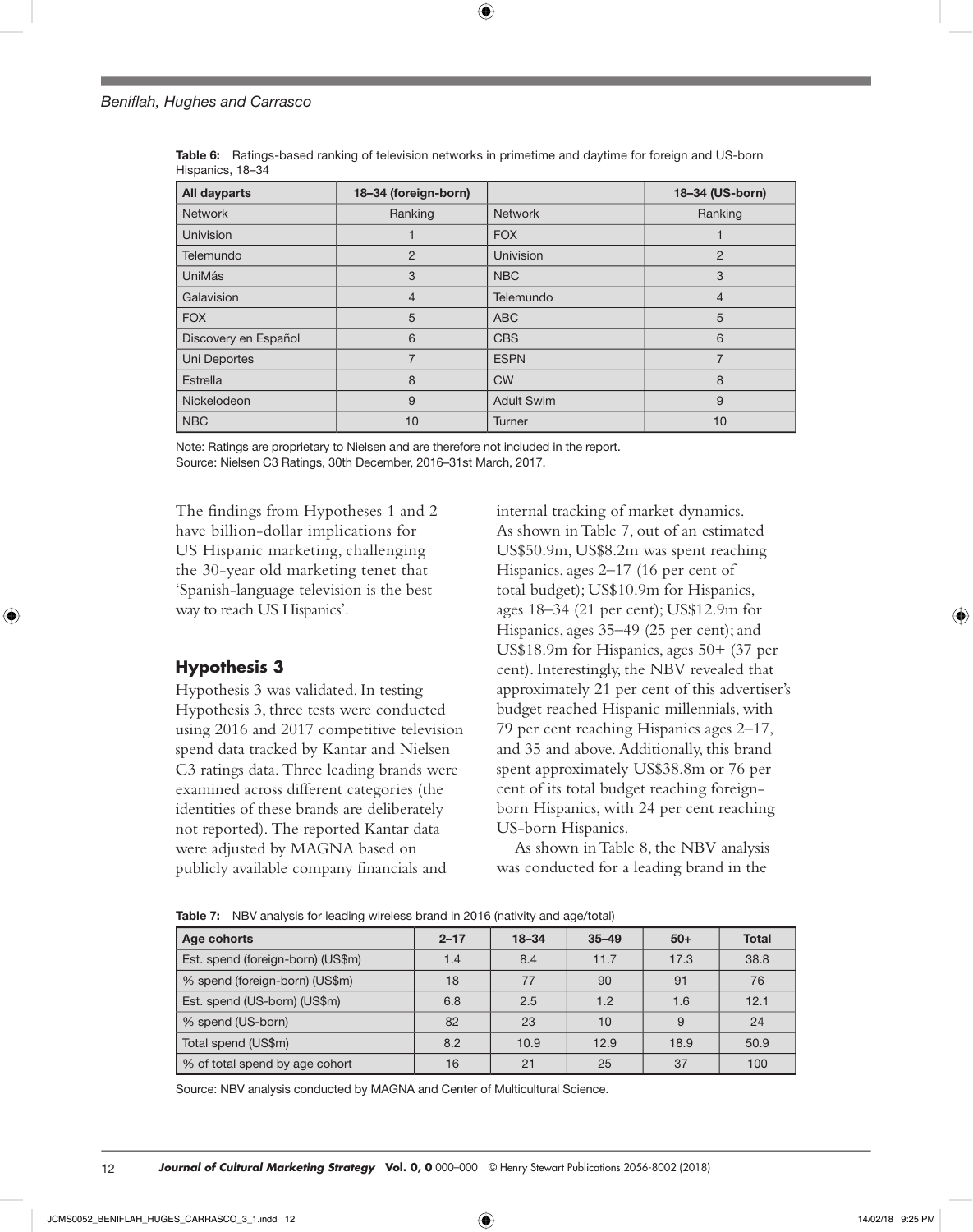## *Nativity-based view: A new audience measurement standard*

| <b>Table of the validity of the fouring automotive brand in Edite (nativity and age, total)</b> |          |           |           |       |              |  |  |  |
|-------------------------------------------------------------------------------------------------|----------|-----------|-----------|-------|--------------|--|--|--|
| Age cohorts                                                                                     | $2 - 17$ | $18 - 34$ | $35 - 49$ | $50+$ | <b>Total</b> |  |  |  |
| Est. spend (foreign-born) (US\$m)                                                               | 0.4      | 1.9       | 2.2       | 2.3   | 6.8          |  |  |  |
| % spend (foreign-born)                                                                          | 9        | 50        | 72        | 71    | 49           |  |  |  |
| Est. spend (US-born) (US\$m)                                                                    | 3.5      | 1.9       | 1.0       | 1.0   | 7.40         |  |  |  |
| % spend (US-born)                                                                               | 91       | 50        | 28        | 29    | 51           |  |  |  |
| Total spend (US\$m)                                                                             | 3.9      | 3.8       | 3.2       | 3.3   | 14.2         |  |  |  |
| % of total spend by age cohort                                                                  | 28       | 27        | 22        | 23    | 100          |  |  |  |

**Table 8:** NBV analysis for leading automotive brand in 2016 (nativity and age/total)

Source: NBV analysis conducted by MAGNA and Center of Multicultural Science.

automotive category. The make of the particular automotive brand was designed for a millennial audience. The reported Kantar data were again adjusted by MAGNA based on publicly available company financials and internal tracking of market dynamics. Out of the estimated US\$14.2m, US\$3.9m was spent reaching Hispanics, ages 2–17 (28 per cent of total budget); US\$3.8m for Hispanics, ages 18–34 (27 per cent); US\$3.2m for Hispanics, ages 35–49 (22 per cent); and US\$3.3m for Hispanics, ages 50+ (23 per cent). Interestingly, the NBV revealed that approximately 27 per cent of this advertiser's budget reached Hispanic millennials, with 73 per cent reaching Hispanic ages 2–17, and 35 and above. Additionally, this brand spent approximately US\$6.8m or 49 per cent of its total budget reaching foreign-born Hispanics, with US\$7.4m (51 per cent) reaching US-born Hispanics. The NBV helps uncover significant differences by age and by nativity.

Lastly, Table 9 shows the NBV analysis for a leading brand in the QSR category.

The reported Kantar data were adjusted by MAGNA based on publicly available company financials and internal tracking of market dynamics. Out of the estimated US\$28.3m, US\$7.7m was spent reaching Hispanics, ages 2–17 (27 per cent of total budget); US\$7.3m for Hispanics, ages 18–34 (26 per cent); US\$6.4m for Hispanics, ages 35–49 (23 per cent); and US\$6.9m for Hispanics, ages 50+ (24 per cent). Interestingly, the NBV revealed that approximately 26 per cent of this advertiser's budget reached Hispanic millennials, with 76 per cent reaching Hispanic ages 2–17, and 35 and above. Additionally, this brand spent approximately US\$13.9m or 48 per cent of its total budget reaching foreign-born Hispanics, with US\$14.4m (52 per cent) reaching US-born Hispanics.

## **DISCUSSION**

This study set out to examine the effects of nativity on television viewership for the changing US Hispanic population based on

| Age cohorts                       | $2 - 17$ | $18 - 34$ | $35 - 49$ | $50+$ | <b>Total</b> |  |  |  |
|-----------------------------------|----------|-----------|-----------|-------|--------------|--|--|--|
| Est. spend (foreign-born) (US\$m) | 0.7      | 3.6       | 4.6       | 5.0   | 13.9         |  |  |  |
| % spend (foreign-born) (US\$m)    | 9        | 49        | 72        | 73    | 48           |  |  |  |
| Est. spend (US-born)              | 7.0      | 3.7       | 1.8       | 1.9   | 14.4         |  |  |  |
| % spend (US-born) (US\$m)         | 91       | 51        | 28        | 27    | 52           |  |  |  |
| Total spend                       | 7.7      | 7.3       | 6.4       | 6.9   | 28.3         |  |  |  |
| % of total spend by age cohort    | 27       | 26        | 23        | 24    | 100          |  |  |  |

**Table 9:** NBV analysis for leading QSR brand in 2017 (nativity and age/total)

Dates: January–October 2017

Source: NBV Analysis conducted by MAGNA and Center of Multicultural Science.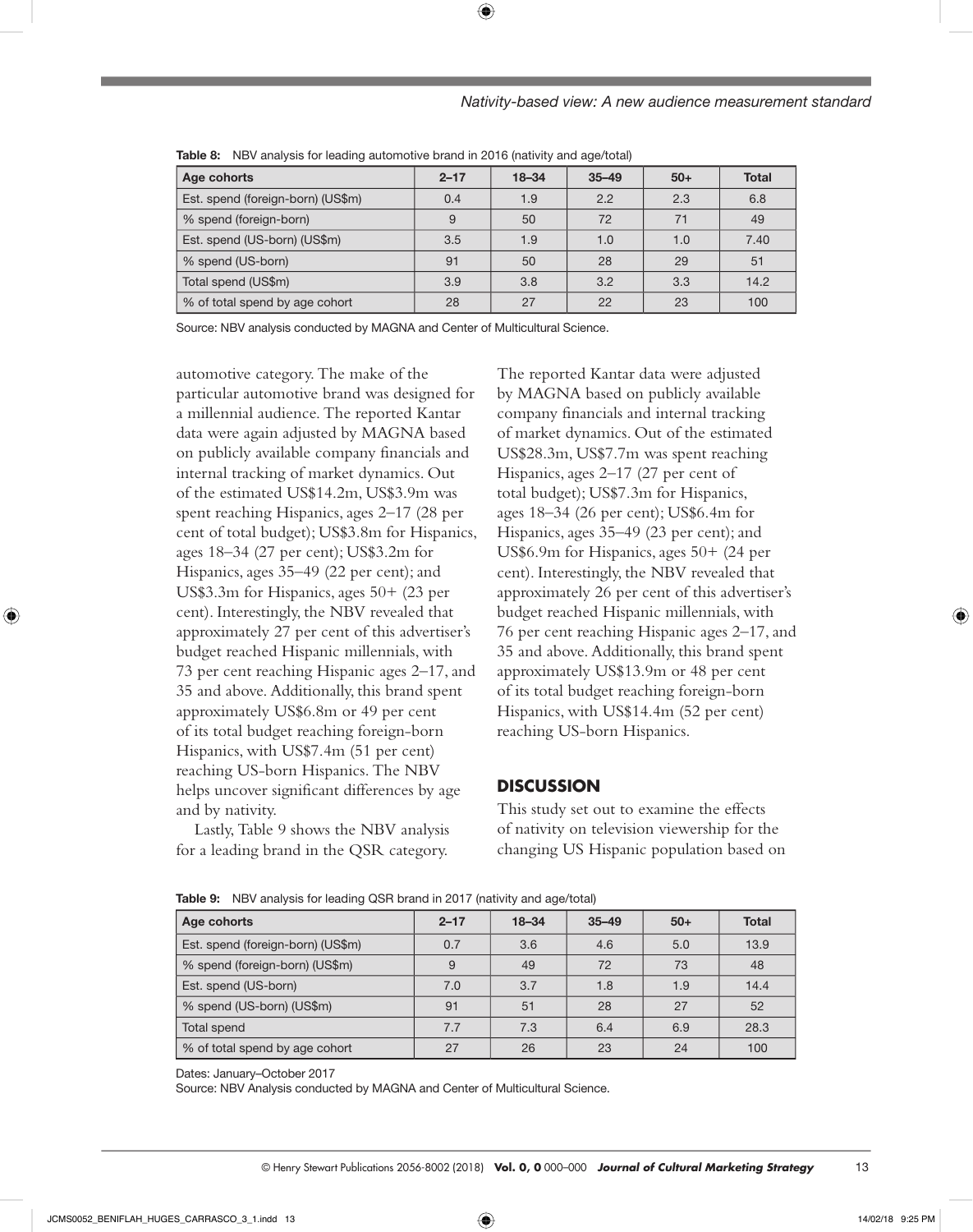⊕

and measure the impact that the NBV has when applied in a real marketing context. In Hypotheses 1 and 2, the results showed that (1) Spanish-language television viewing decreases as generational levels increase; and (2) English-language viewing increases as generational levels increase. That is, foreign-born Hispanics watch more Spanish-language television than US-born Hispanics, and conversely, US-born Hispanics watch more English-language television than foreign-born Hispanics. As shown in Tables 3–6, there were differences in the ranking of television networks across dayparts (daytime versus primetime) and age demographics (18–34 versus 35–49). In Tables 7–9, the application of the NBV methodology across three business categories showed that approximately 73–79 per cent of Spanish-language television did not reach Hispanic millennials. Given that brands today consider millennials and generation Z consumers to be important growth segments, the results of Hypothesis 3 are significant. For decades, brands have invested billions of dollars (more than US\$6bn in 2016) in Spanish-language television and this study shows that Spanish language may not be as effective in reaching key Hispanic targets as conventional wisdom (ie mental models) and previous research may have otherwise suggested. With that said, the NBV can help Hispanic advertising agencies expand their scope of work, taking the lead responsibility on creative assignments targeting US-born Hispanics, who consume much of their media in English. In addition, the NBV can serve as a market correction to the overinvestment in Spanish-language television and provide brands with the empiricism necessary to justify reallocating their investment in Spanish-language television to more targeted media (ie digital).

actual viewership data (eg Nielsen C3 data),

This study challenges the 30-year-old narrative by leading media and measurement companies that Spanish-language television is the best way to reach US Hispanics.

This study found that Hispanics who are born outside the USA are more likely to watch Spanish-language television compared with their US-born Hispanic counterparts, while Hispanics born in the USA are more likely to watch English-language television programming than their foreign-born counterparts. This may be due to several factors: (1) foreign-born Hispanics may lack the English proficiency to understand programming in English — as newcomers to the USA; (2) they may prefer to consume television shows in the language in which they have greater proficiency (ie Spanish); (3) they may like or prefer programming that better aligns with their cultural interests; or (4) they may lack a strong understanding of the general television programming on offer in the USA. With that said, the process of acculturation can help explain the shift in linguistic abilities, media preferences, cultural orientation and the like over the course of one, two or three generations for Hispanics. Conceptually, acculturation is the process that explains cultural and psychological change (at the individual or group level) as a result of a minority cultural group coming into contact with the majority group.55,56

At the industry level, the findings of this study have immediate implications for media buying and planning for the US Hispanic television audience. For more than 30 years, the US Hispanic media industry has used 'language' to target and measure the US Hispanic television audience. A shift from language to nativity may be considered 'disruptive' for media and measurement companies, but for brands interested in generating greater media ROI, this study suggests that there is significant value in applying the NBV to television buying and planning for the US Hispanic population today. Not only could the NBV be a better way to target the changing US Hispanic television audience, helping brands save millions of dollars every year, but it could also drive overall media effectiveness.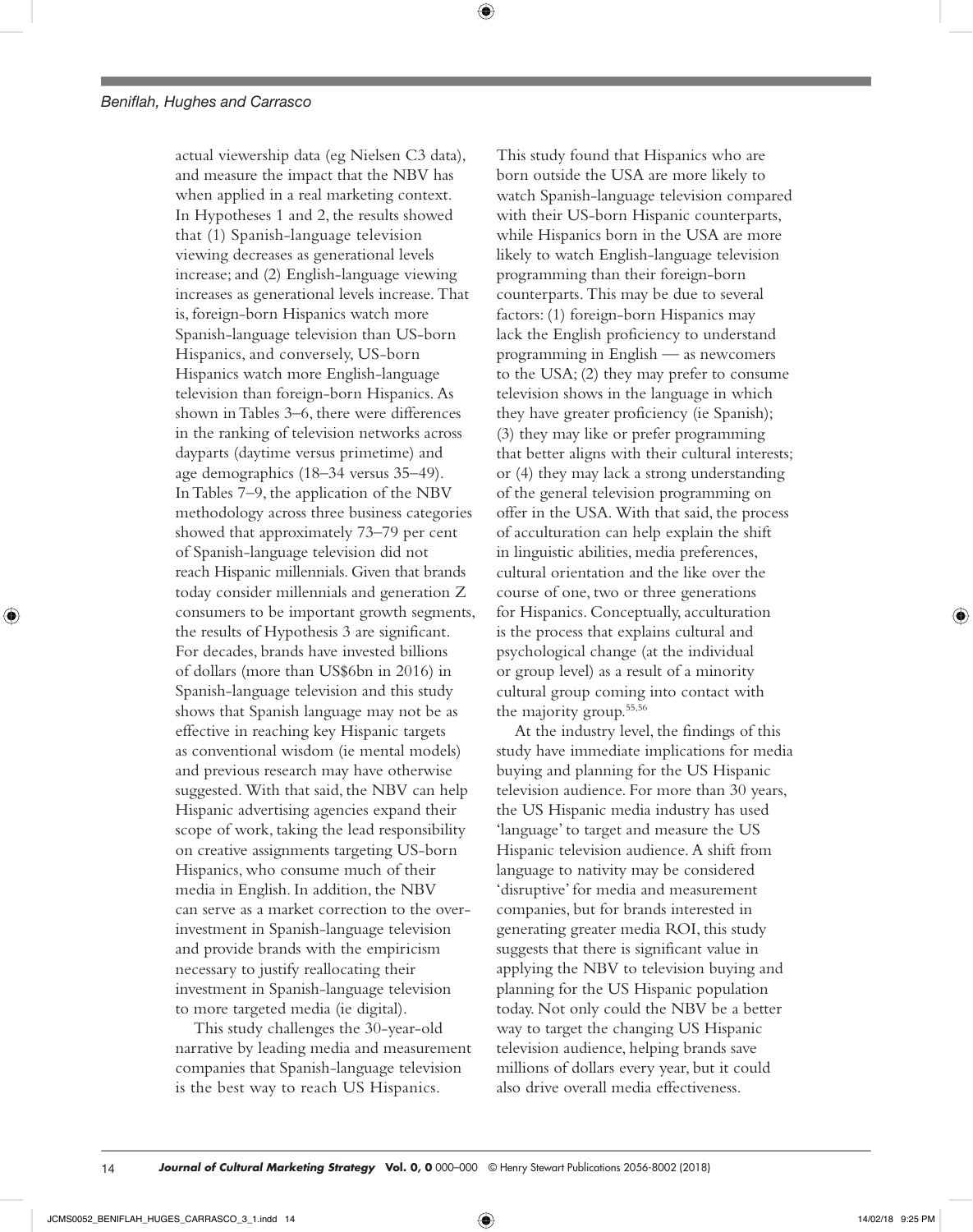Despite these advantages, this study has a number of limitations. First, replicating the NBV model is somewhat complicated and expensive. It requires a subscription to Nielsen C3 data and Kantar competitive media data. For the model to be reliable, data from both sources must be properly aligned, requiring an expert with significant experience with these databases. Secondly, the NBV has the power to change how television planning and buying are done with regard to the Hispanic population. While this may not seem like a limitation, this new model could be perceived as a threat — so much so that media companies and Hispanic advertising agencies rooted in legacy systems would be likely to 'push back' and not advance the value of the NBV to brands. Of course, one hopes this is never the case.

All in all, nativity is not a new variable in US multicultural or cultural marketing. The theoretical contribution of the NBV is two-fold. The NBV helps academics and research practitioners measure the value of disaggregating acculturation. Nativity is one variable of acculturation and using it as an independent variable in applied research is not only insightful, but advantageous for brands. There is also an immediate opportunity for brands and advertising agencies to use this new proposed model and develop their 'story' based on their programming strengths. This study provides the industry — advertising agencies, publishers, measurement companies and brands — with initial NBV data, which make the findings of this study actionable. Language quintiles should continue to be part of future targeting discussions, but should be applied within the broader construct of nativity. This study has the potential to create a shift in the paradigm and help clients reach specific segments of Hispanics with greater media effectiveness and efficiency. The study does not challenge the need for Spanishlanguage television. Any attempt to position the NBV as a threat to Spanish-language television lacks a fundamental understanding of the NBV. The study provides conceptual

and applied support for the NBV as an effective media tool to drive effectiveness and efficiency in reaching the diverse US Hispanic consumer via Spanish-language television. The NBV can help media planners and buyers calculate how much should be invested in Spanish-language television and in other media. Targeting Hispanics effectively will continue to require media plans that reach the full spectrum of Hispanics — with brands conducting a NBV analysis based on a core target audience. More than ever, cultural experts are needed to effectively manage the implications of the NBV and provide strategic guidance and cultural know-how to drive their clients' business effectively.

## **CONCLUSION**

⊕

This study challenges a core tenet in Hispanic marketing, namely that Spanishlanguage television is the best way to reach US Hispanics. Hypotheses 1, 2, and 3 in this study refute this claim. Hypothesis 1 showed that foreign-born Hispanics prefer Spanishlanguage television programming compared to US-born Hispanics. Hypothesis 2 confirmed that US-born Hispanics prefer English-language television programming compared to foreign-born Hispanics. Hypothesis 3 found that when the nativity is coupled with age, a nuanced measure is created that quantifies the audience reach of Spanish-language television programming, and how much is allocated by age and nativity. This nuanced measure can help brands drive television effectiveness and efficiency in a real marketing context.

The NBV has the potential to provide significant benefit to television buying and planning for the changing Hispanic population. Advertising agencies can use the NBV as a media tool to help measure television audience size and reach of Hispanics by age and nativity. This level of granularity can help drive key investment decisions. In 2016, brands spent more than US\$6bn in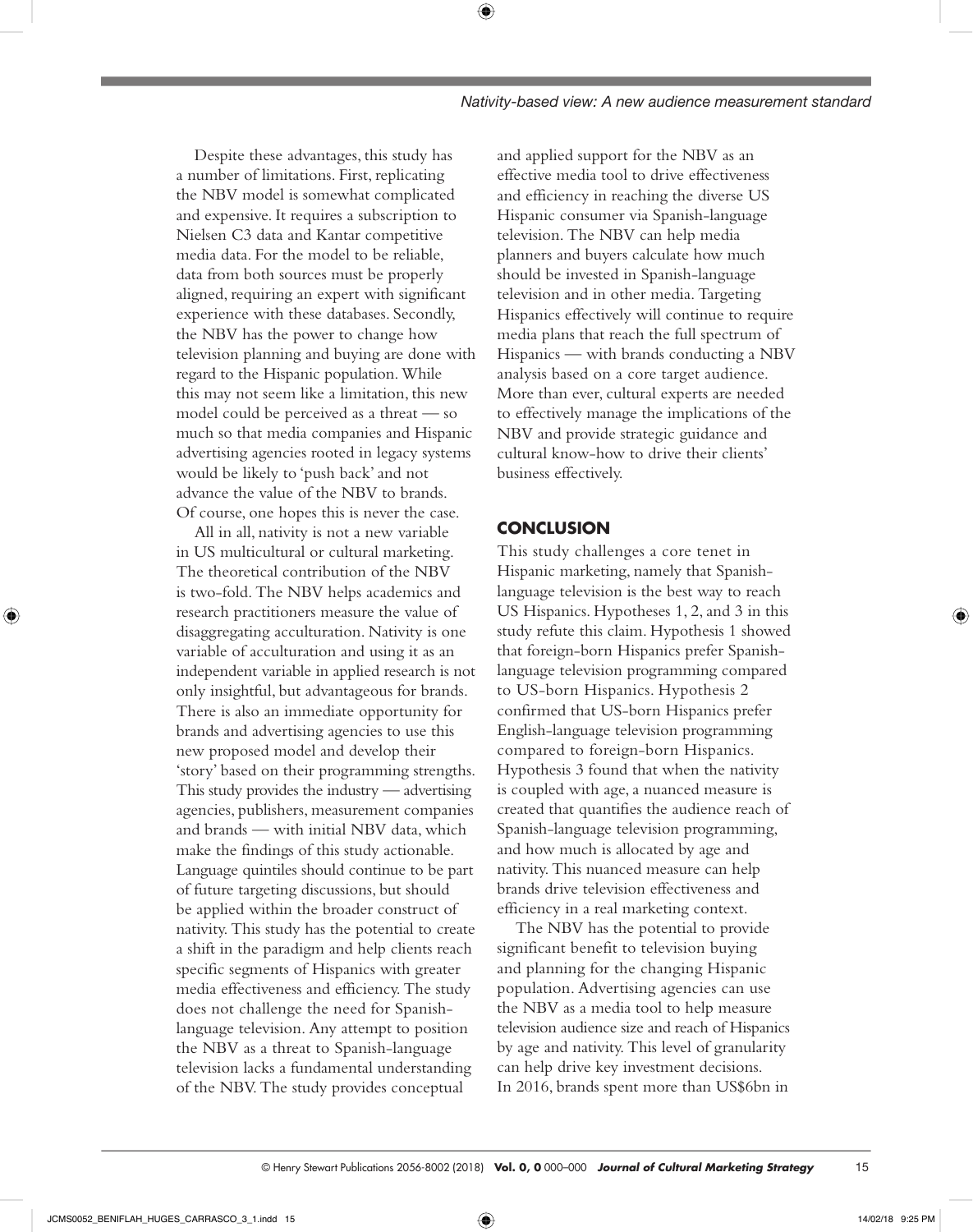Spanish-language television and the NBV can help agencies target their core Hispanic segments with greater precision. For instance, if brands are interested in launching a Hispanic millennial campaign, the NBV can help brands quantify how much should be spent against this specific audience. This type of precision (which is commonplace in digital) has not been applied to television, at this point.

If culture matters in US cultural marketing, nativity matters. The results of this study suggest that the adoption of the Nativity-Based View in television buying and planning has the potential to increase Spanish television ROI significantly for brands in the USA and abroad. This new model can also be used for other ethnic consumers, including Asians in the USA, and in other media (ie digital, radio, etc). Additional analyses using the Nativity-Based View by brands across different business categories and future industry-wide discussions are welcome.

## **REFERENCES**

- 1. US Census (2014) 'The Hispanic population in the United States: 2014', available at: [https://www.](https://www.census.gov/data/tables/2014/demo/hispanic-origin/2014-cps.html) [census.gov/data/tables/2014/demo/hispanic](https://www.census.gov/data/tables/2014/demo/hispanic-origin/2014-cps.html)[origin/2014-cps.html](https://www.census.gov/data/tables/2014/demo/hispanic-origin/2014-cps.html) (accessed 21st January, 2018).
- 2. Humphreys, J. (2013) 'The Multicultural Economy 2013', Selig Center for Economic Growth, University of Georgia, Athens, GA.
- 3. Gil, M. and Rosenberg, S. (2015) 'The MulticulturalEdge: The Rise of the Super Consumers', available at: http://www.nielsencommunity.com/report\_files/ the-multicultural-edge-rising-super-consumersmarch–2015.pdf.
- 4. Schink, W. and Hayes-Bautista, D. (2016) 'Latino GDP Report', available at: [latinodonorcollaborative.](http://latinodonorcollaborative.org/wp.../Latino_Report_Economic_Growth_June_2017.pdf) [org/wp.../Latino\\_Report\\_Economic\\_Growth\\_](http://latinodonorcollaborative.org/wp.../Latino_Report_Economic_Growth_June_2017.pdf) [June\\_2017.pdf](http://latinodonorcollaborative.org/wp.../Latino_Report_Economic_Growth_June_2017.pdf) (accessed 18th January, 2018).
- 5. Ad Age (2016) 'Hispanic Fact Pack', Crain Publications, Detroit, MI.
- 6. *Ibid*.
- 7. Ad Age (2004) 'Hispanic Fact Pack', Crain Publications, Detroit, MI.
- 8. US Census, ref. 1 above.
- Hughes, B. (2016) MAGNA Intelligence, MAGNA, New York City, NY.
- 10. US Census, ref. 1 above.
- 11. Beniflah, J. and Carrasco, M. (2017) 'The US State of Digital and Social Media: A Total Market Study', mitúLabs, Los Angeles, CA.
- 12. *Ibid*.
- 13. Bordens, K. and Abbott, B. (2013) 'Research Design and Methods', McGraw-Hill, New York, NY.
- 14. Williams, C. and Berry, J. (1991) 'Primary prevention of acculturative stress among refugees: application of psychological theory and practice', *American Psychology*, Vol. 46, No. 6, pp. 632–641.
- 15. Arcia, E., Skinner, M., Bailey, D., and Correa, V. (2001) 'Models of acculturation and health behaviors among Latino immigrants to the US', *Social Science Medicine*, Vol. 53, No. 1, pp. 41–53.
- 16. Berry, J. W. (2003) 'Conceptual approaches to acculturation', in Chun, K. M., Balls, Organista, P. and Marín, G. (eds) 'Acculturation: Advances in Theory, Measurement, and Applied Research', American Psychological Association, Washington, DC, pp. 17–37.
- 17. *Ibid*.
- 18. Lara, M., Gamboa, C., Kahramanian, M., Morales, L. and Bautista, D. (2005) 'Acculturation and Latino health in the United States: a review of the literature and its sociopolitical context', *Annual Review of Public Health*, Vol. 26, No. 1, pp. 367–97.
- 19. Zane, N. and Mak, W. (2003) 'Major approaches to the measurement of acculturation among ethnic minority populations: A content analysis and an alternative empirical strategy', in Chun, K. M., Balls Organista, P. and Marín, G. (eds) 'Acculturation: Advances in theory, measurement, and applied research', American Psychological Association Washington, DC, pp. 39–60.
- 20. *Ibid*.
- 21. Caetano, R. (1987) 'Acculturation and drinking patterns among US Hispanics', *British Journal of Addiction*, Vol. 82, No. 7, pp. 789–799.
- 22. Abraido-Lanza, A., Chao, M. and Florez, K. (2005) 'Do healthy behaviors decline with greater acculturation? Implications for the Latino mortality paradox', *Social Science and Medicine*, Vol. 61, No. 6, pp. 1243–1255.
- 23. Arcia *et al*., ref. 15 above.
- 24. Cabassa, L. (2003) 'Measuring acculturation: where we are and where we need to go', *Hispanic Journal of Behavioral Sciences*, Vol. 25, No. 2, pp. 127–146.
- 25. Lara *et al*., ref. 18 above.
- 26. Arcia *et al*., ref. 15 above.
- 27. Arends-Toth, J. and van de Vijver, F. (2006) 'Assessment of psychological acculturation', in Sam, D. L. and Berry, J. W. (eds), 'Acculturation Psychology', Cambridge University Press, New York, NY, pp. 142–160.
- 28. Borges, G., Cherpitel, C. and Mittleman, M. (2004) 'Risk of injury after alcohol consumption: a casecrossover study in the emergency department', *Social Science and Medicine,* Vol. 58, No. 6, pp. 1191–1200.
- 29. Cuellar, I., Harris, L. and Jasso, R. (1980) 'An acculturation scale for Mexican American normal and clinical populations', *Hispanic Journal of Behavioral Sciences*, Vol. 2, No. 3, pp. 199–217.
- 30. Marin, G., Sabogal, F., Marin, B., Otero-Sabogal, R. and Perez-Stable, E. (1987) 'Development of a short acculturation scale for Hispanics', *Hispanic Journal of Behavioral Sciences*, Vol. 9, No. 2, pp. 185–205.